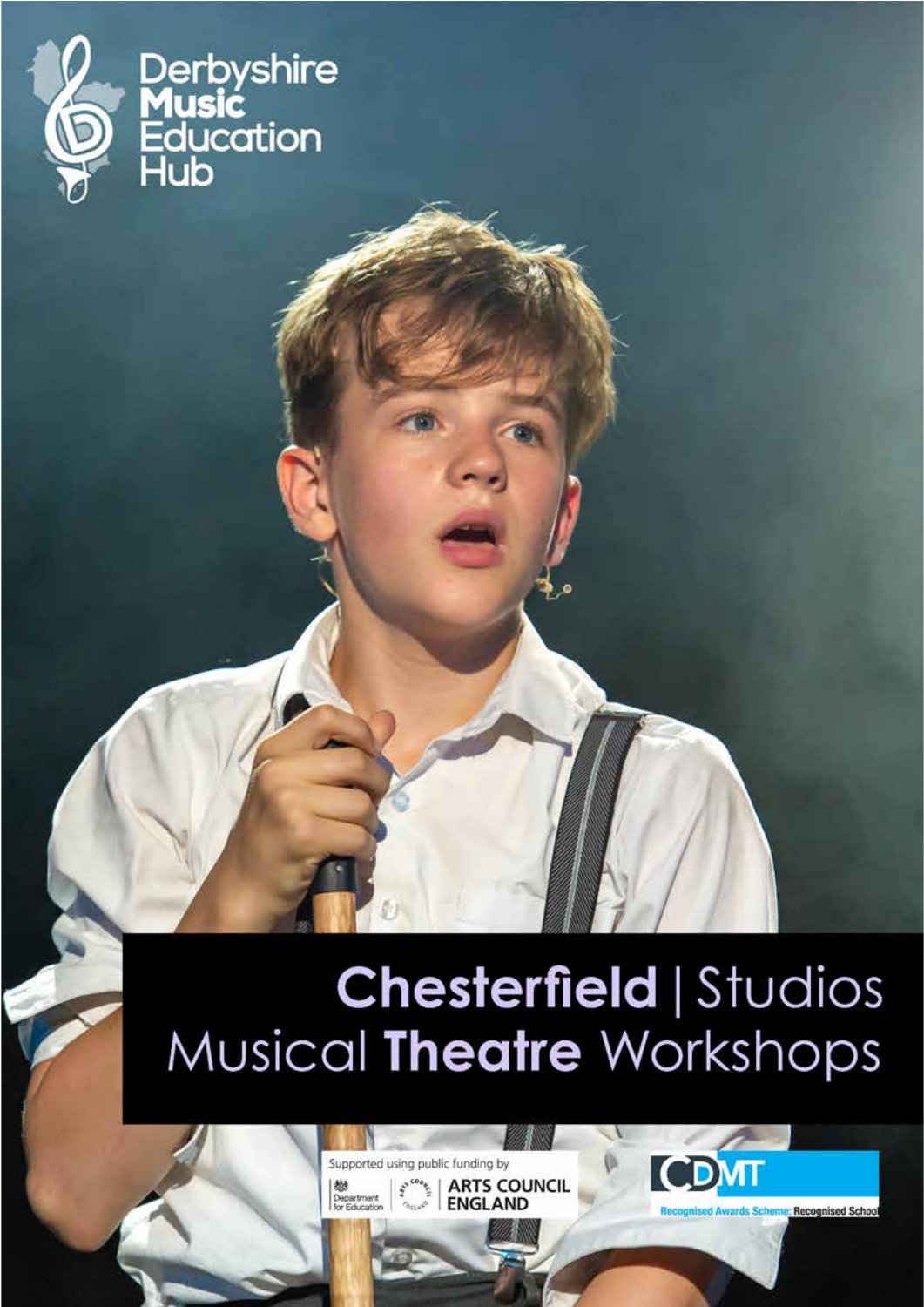**"I cannot express enough how much progress was made in this one-hour session."**

Helen Temple Area Leader of Music Development (NE Derbyshire)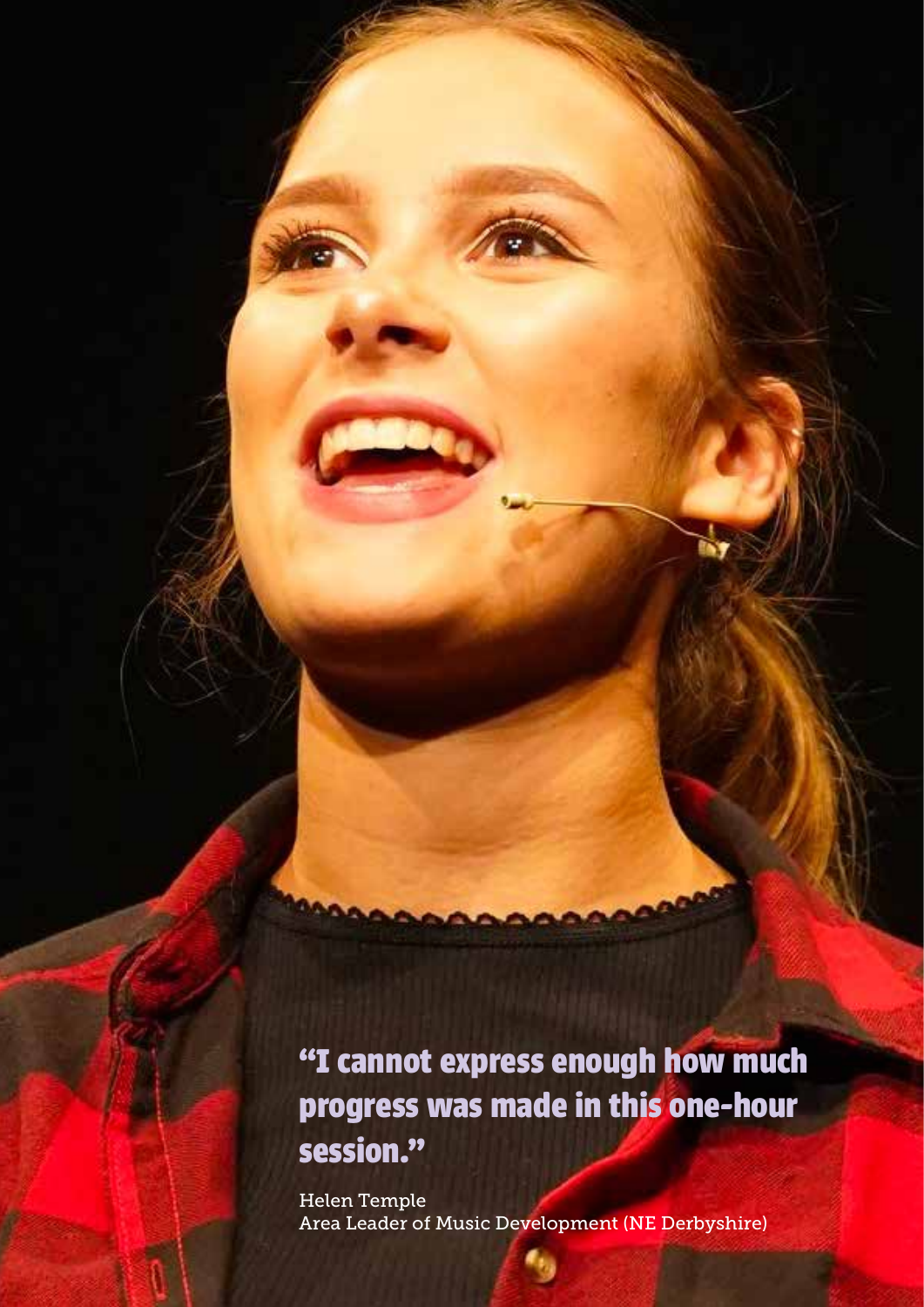Chesterfield Studios musical theatre workshops for schools reflect the training we provide to young people on a day-to-day basis. The workshops offer a high-impact session, firmly grounded on a 'process not product' methodology where students are encouraged to actively take part and do their best.

All workshops are tailored to fit the needs of the school. We are able to work on a broad and varied repertoire, either providing works to use in the sessions or building a session around a particular musical the school chooses, perhaps in preparation for an upcoming school performance.

During the course of the workshop, participants will be taught the chosen songs, and given some context into the style and character of the piece, before some staging and choreography is rehearsed, in preparation for a relaxed showing of work at the end of the day.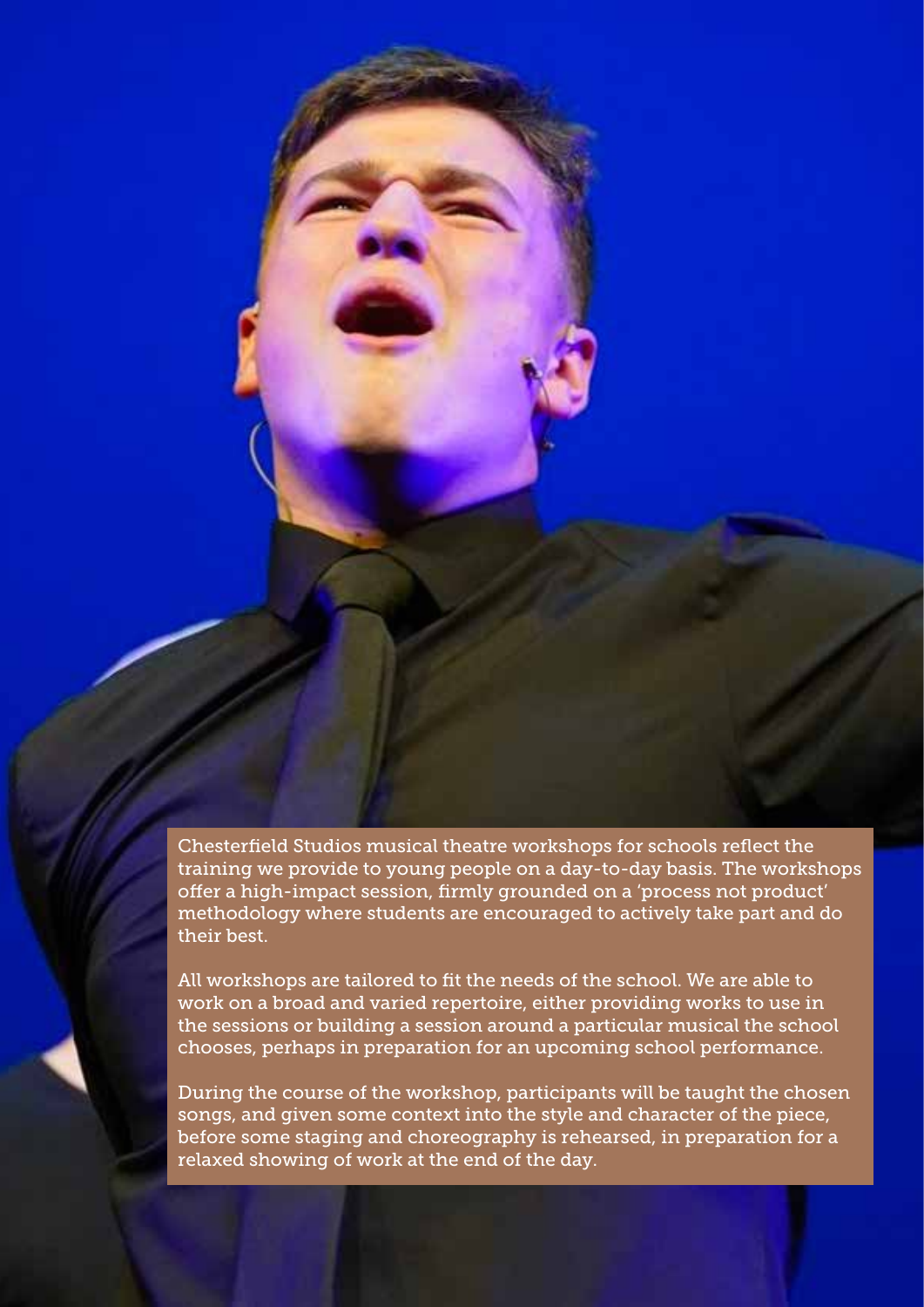A Musical Theatre workshop offers students the opportunity to have fun as well as participate in a musicbased session that is very different to their usual school music experience.

It can be used as a tool to inspire intrigue in forthcoming school productions or to reward students at the end of term, or perhaps to give students more arts provision in schools where arts subjects are on a carousel system.

Our workshop tutors have fullyenhanced DBS checks and safeguarding training, and are very used to working with young people.

Musical Theatre workshops are available to all schools in Derbyshire, and can be booked by contacting your area leader at the Derbyshire Music Hub.

In general, workshops require a large space, such as a school hall, a piano, PA system and projector, though we are able to provide equipment if necessary.

The workshops are partially funded by the Hub making the typical cost to schools for a full-day workshop £xxx

You can find out more about Chesterfield Studios at chesterfieldstudios.co.uk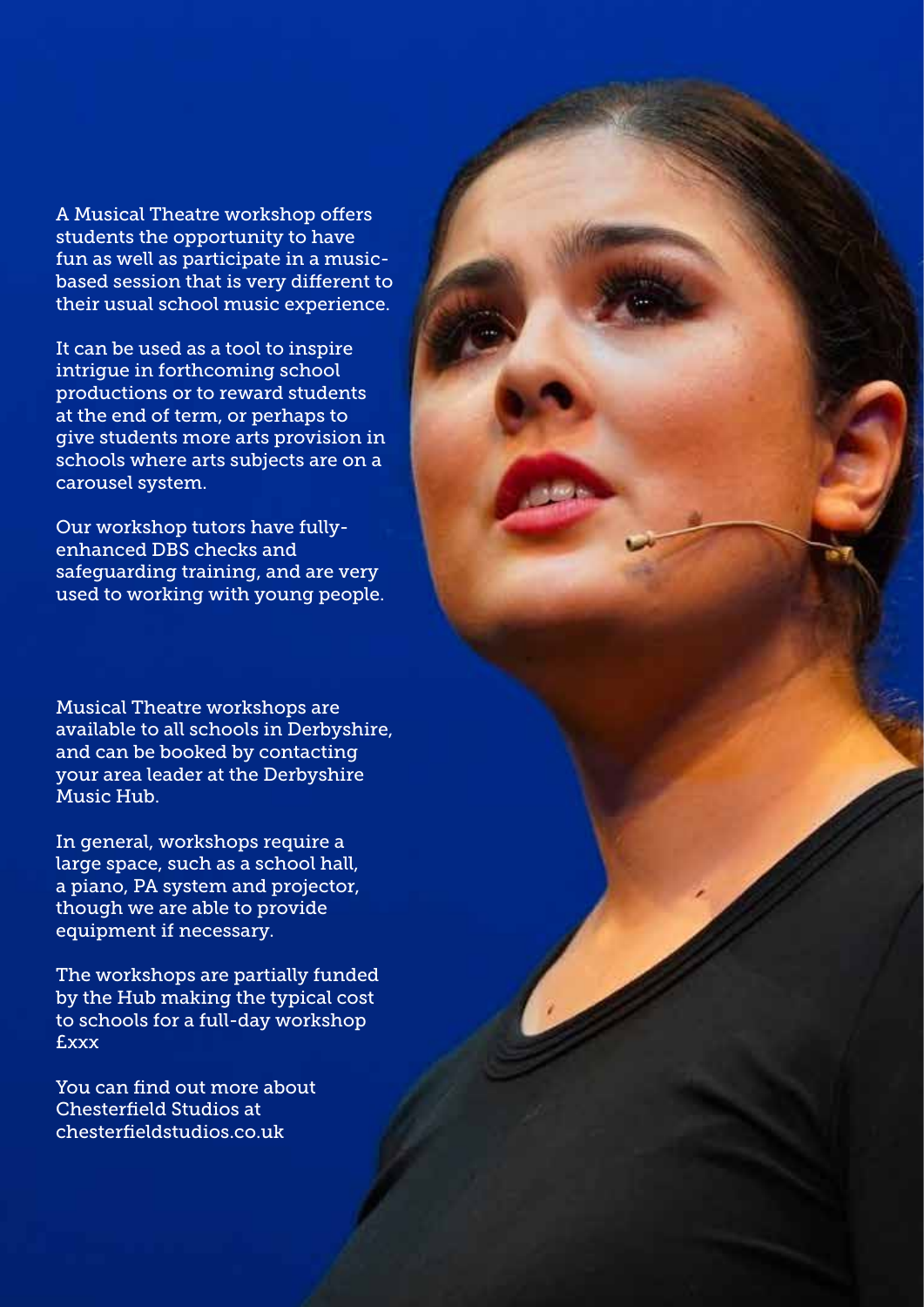## How the day works

It is at the sole discretion of the school as to what year groups take part in the workshops. Participants can be drawn from the school as appropriate. In the example below, the school, which operates a 5-period day, chose to work with all of Y9 in its multi-purpose hall. The year group was split into two halves, returning to timetabled classes while not in the workshop.

The delivery of the workshop is dealt with solely by its leaders, however, timetabledteachers are asked to help to supervise the work throughout the day.

In the final session, the work is shared with the other participating group, though there is always scope to share work with other year groups if that fits into the timetable.

|                                        | $\overline{2}$                                                          | 3                                      | 4                                                                     | 5                                              |
|----------------------------------------|-------------------------------------------------------------------------|----------------------------------------|-----------------------------------------------------------------------|------------------------------------------------|
| 8.50am -9.50am                         | $9.50am -$<br>10.50am                                                   | $11.10am -$<br>12.10pm                 | 12.10pm -<br>1.10pm                                                   | $2.00pm$ -<br>3.00pm                           |
| Group 1                                | Group 1                                                                 | Group 2                                | Group 2                                                               | Group 1 and 2                                  |
| Warm ups and<br>Big Sing (2)<br>songs) | -Context and<br>communication<br>-Movement<br>-Putting it to-<br>gether | Warm ups and<br>Big Sing (2)<br>songs) | -Context and<br>communication<br>-Movement<br>-Putting it<br>together | -Recap and<br>rehearsal<br>-Showing of<br>work |

The day is perfectly adaptable to schools that run a 6-period day, with period 5 being used to further recap and rehearse work before a final showing in the last period of the day.

There is no set number of participants - we are able to work with large groups or smaller numbers. We would suggest that there is an upper limit of around 45 students per group.

Within a primary setting, the workshop can be adapted to work with a single group of students throughout the day, offering a focussed but broader musical theatre experience, incorporating games and exercises throughout the rehearsal sessions.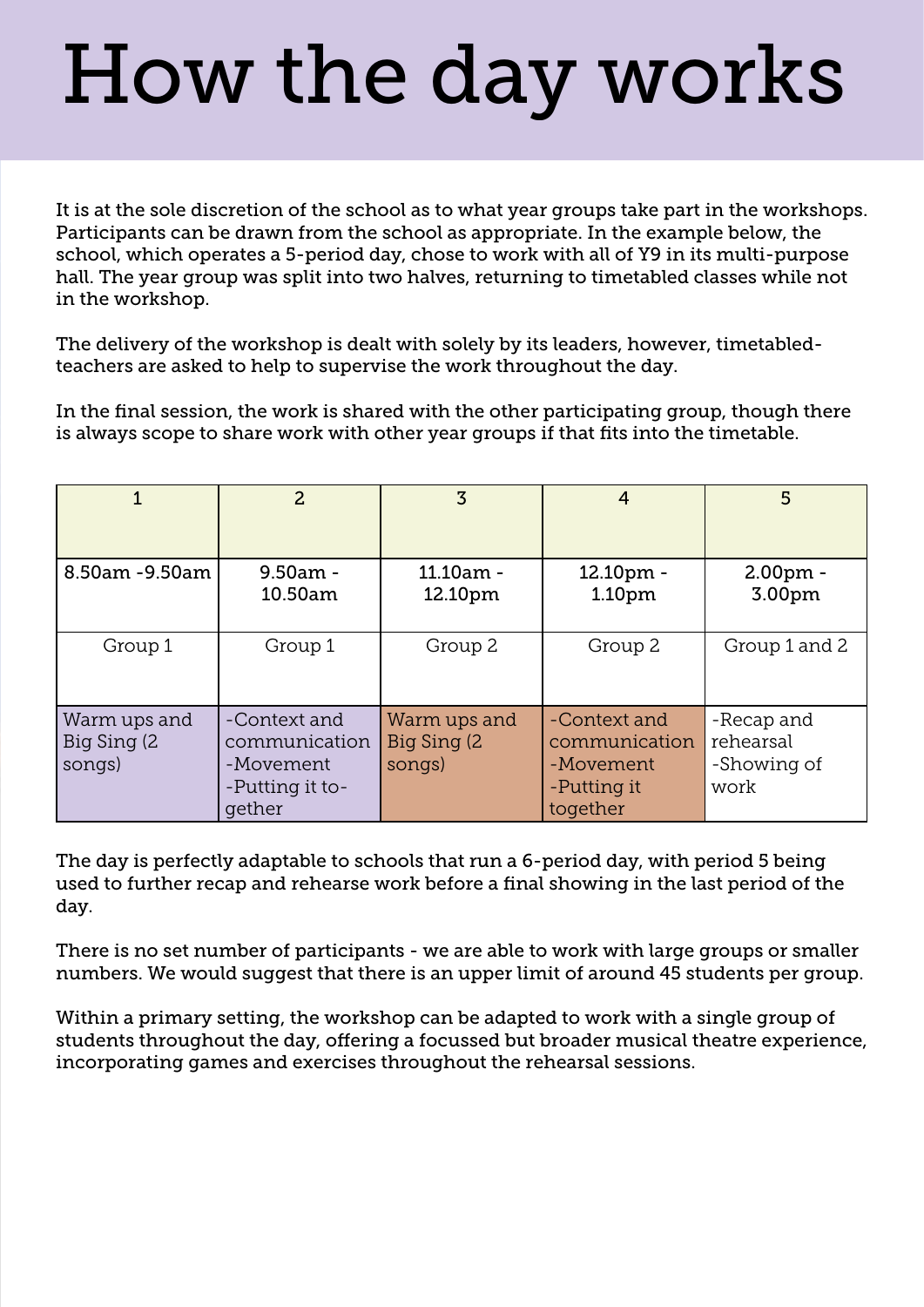

Chesterfield Studios is a centre for young people to participate in and nurture their love for the performing arts.

Established in 2009, Chesterfield Studios leads the way in innovative performing arts training for young people.

Chesterfield Studios is Council for Dance, Drama and Musical Theatre Recognised School, specialising in musical theatre classes and productions made up of young people from north-east Derbyshire, promoting the three key skills to train and develop musical theatre performers; dancing, singing and acting.

Children and young people from pre-school to university are catered for in a broad range of classes, split according to age, and led by qualified teachers and working industry professionals.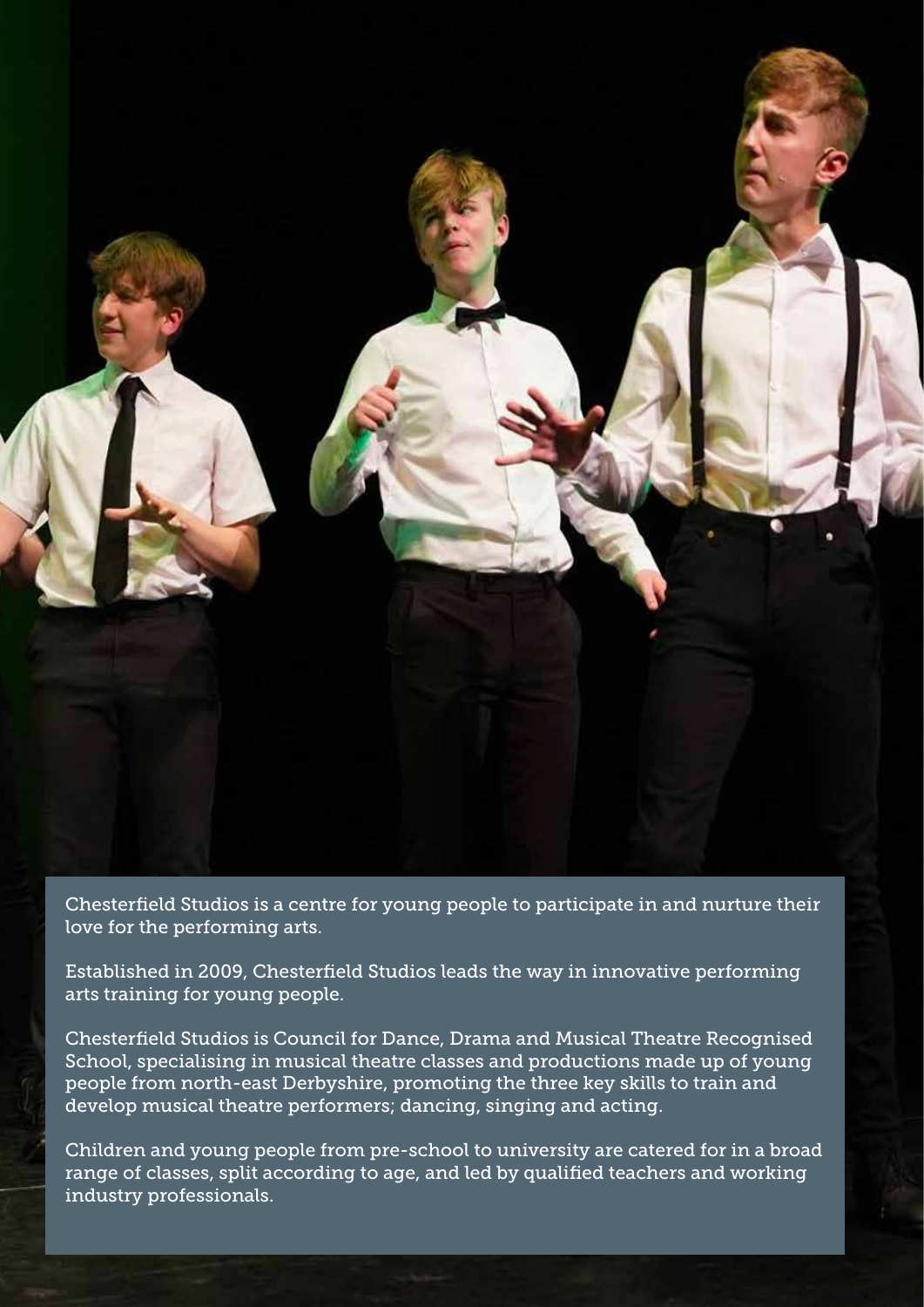**"It was an amazing day. I learned so much and I have now started musical theatre classes out of school and am taking part in the school musical."**

Y7 Workshop participant

**"Last Wednesday was fantastic, really enjoyed the day and would highly recommend Chesterfield Studios as a provider to schools."**

Charlotte Pell Music Teacher, David Nieper Academy